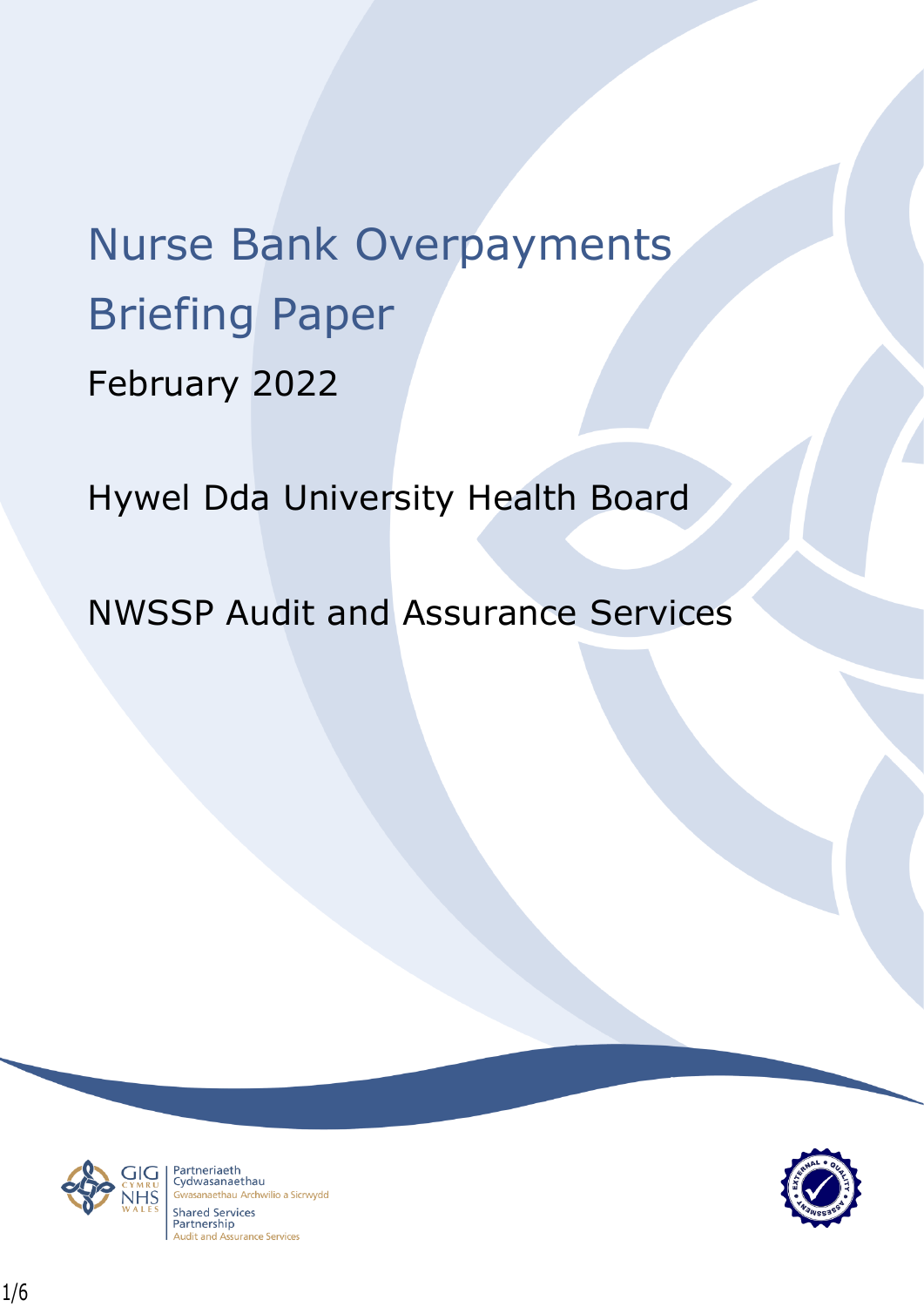## **Contents**

| Review reference:<br>Report status:<br>Fieldwork date:<br>Reporting date: | HDUHB-2122-OP<br>Briefing Paper - Draft<br>December 2021<br>January 2022                                                                                                                            |
|---------------------------------------------------------------------------|-----------------------------------------------------------------------------------------------------------------------------------------------------------------------------------------------------|
| Auditor:                                                                  | Sophie Corbett, Deputy Head of Internal Audit                                                                                                                                                       |
| Executive sign-off:                                                       | Lisa Gostling, Director of Workforce & OD<br>Huw Thomas, Director of Finance                                                                                                                        |
| Distribution:                                                             | Michelle James, Head of Digital Workforce Solutions<br>Daniel Owen, Senior Workforce Manager: Bank & E-Roster<br>Julie Rogers, Workforce Manager: E-Rostering<br>Jason Wills, NWSSP Payroll Manager |
| Committee:                                                                | Audit & Risk Assurance Committee                                                                                                                                                                    |



2/6

Audit and Assurance Services conform with all Public Sector Internal Audit Standards as validated through the external quality assessment undertaken by the Institute of Internal Auditors

#### Acknowledgement

NHS Wales Audit & Assurance Services would like to acknowledge the time and co-operation given by management and staff during the course of this review.

#### Disclaimer notice - please note

This audit report has been prepared for internal use only. Audit & Assurance Services reports are prepared, in accordance with the Service Strategy and Terms of Reference, approved by the Audit Committee.

Audit reports are prepared by the staff of the NHS Wales Shared Services Partnership – Audit and Assurance Services, and addressed to Independent Members or officers including those designated as Accountable Officer. They are prepared for the sole use of the Hywel Dda University Health Board and no responsibility is taken by the Audit and Assurance Services Internal Auditors to any director or officer in their individual capacity, or to any third party.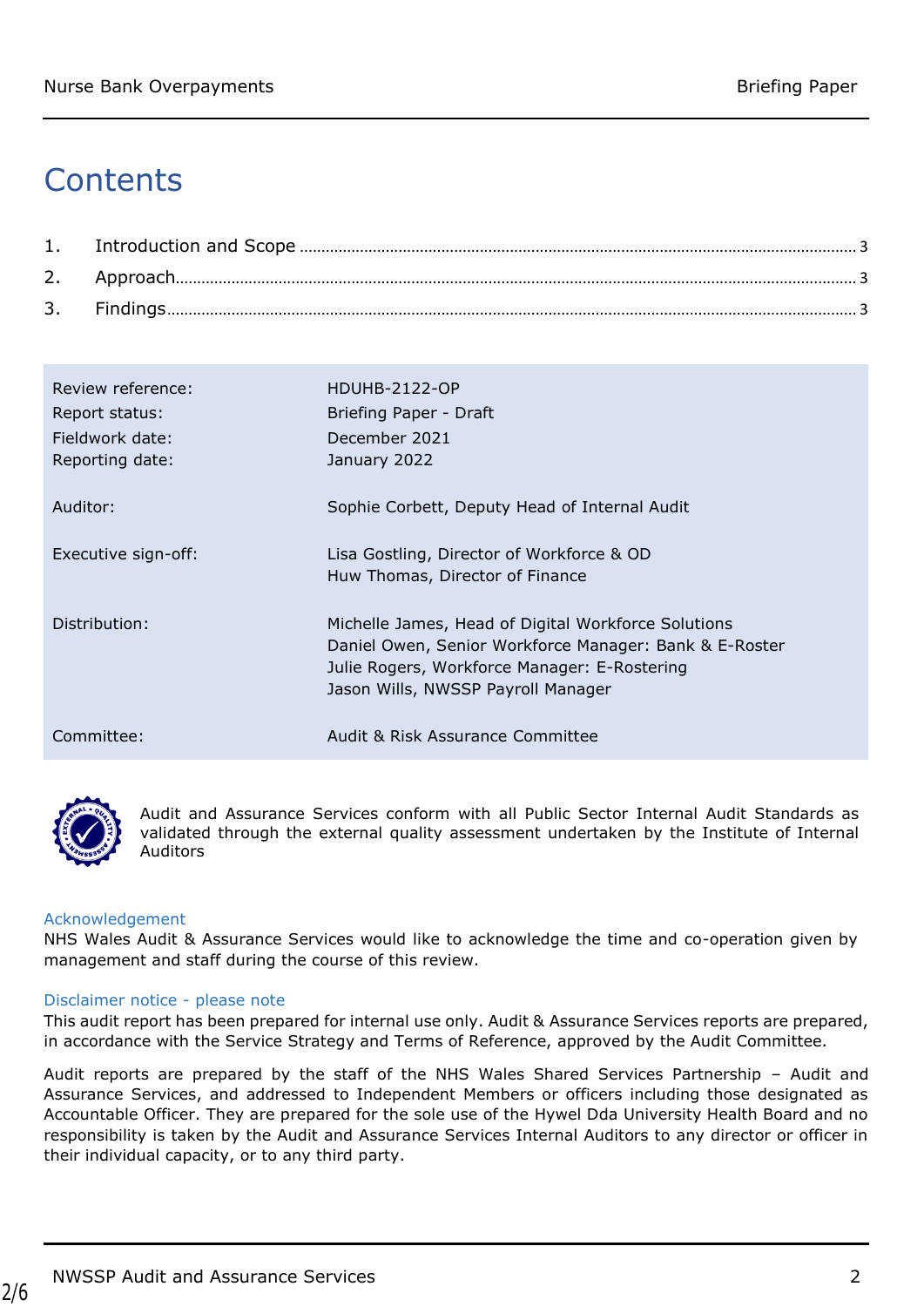### <span id="page-2-0"></span>1. Introduction and Scope

- 1.1 In December 2021 NHS Wales Shared Services Partnership (NWSSP) Payroll Services identified an error which would have resulted in the overpayment of salaries for nurse bank staff eligible for an enhanced rate of pay.
- 1.2 Whilst overpayments were prevented on this occasion, the Director of Finance requested that Internal Audit seek to establish the root cause of the error and actions taken to prevent reoccurrence.

### <span id="page-2-1"></span>2. Approach

- 2.1 Through enquiries with key officers within the health board and NWSSP Payroll Services, we have sought to establish:
	- a high level understanding of the relevant processes in place;
	- how and why the error occurred;
	- whether there has been a deviation from standard process and/or noncompliance with agreed controls; and
	- whether sufficient action has been planned/taken to prevent reoccurrence.
- 2.2 We have not undertaken testing to assess the operating effectiveness of controls in place.

### <span id="page-2-2"></span>3. Findings

### **Background**

- 3.1 In order to respond to the increased workforce demands following COVID-19, Health Boards are permitted to offer enhanced pay rates until 31st March 2022 to incentivise hard to fill bank shifts and support service resilience in high pressured areas. These provisions are available for targeted application and do not change the National Terms and Conditions of Service with normal overtime provisions remaining in force.
- 3.2 We were advised that the Health Board initially agreed a rate of time-and-threequarters (plus unsociable hours enhancements) in August 2021, which increased to double-time in October 2021. Eligible wards/shifts vary within the pay period according to workforce pressures.
- 3.3 In December 2021 NWSSP Payroll Services identified an error where a bank worker had been incorrectly identified as eligible for enhanced payment. Further checks identified more than 450 ineligible staff due to receive the enhancement, which would have resulted in an overpayment of around £121,000. Fortunately,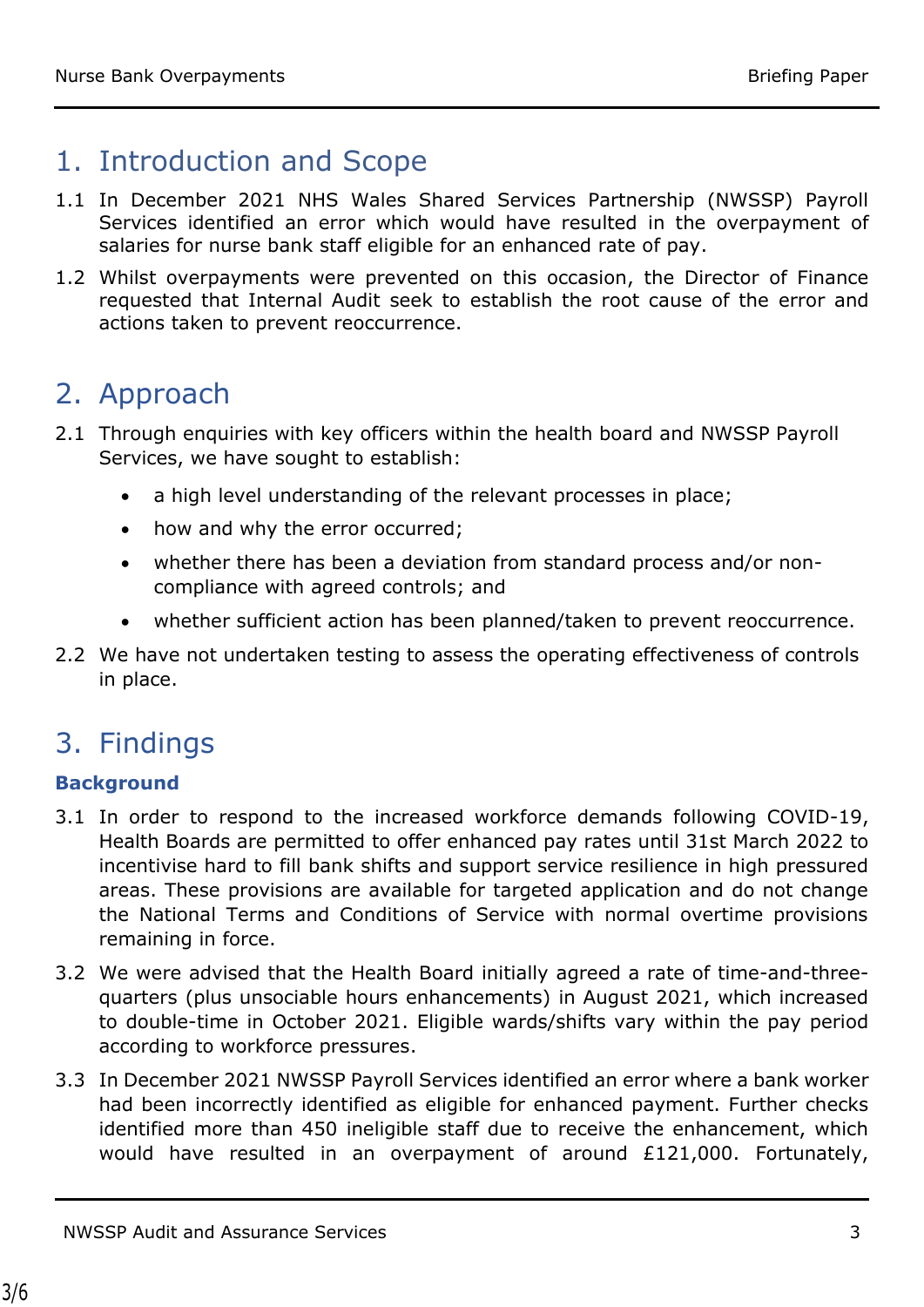overpayment was prevented on this occasion. However, NWSSP Payroll Services advised that errors also arose in November 2021 with 15 underpayments and 20 overpayments, which are in the process of being recovered. We understand that these were related to a separate issue that has already been addressed.

### **Process**

- 3.4 The process / controls for administering enhanced payments to bank staff is not documented so was ascertained through discussion with the Senior Workforce Manager and NWSSP Payroll Manager as follows:
	- Details of bank shifts worked are transferred via interface from the Allocate erostering system to the ESR payroll system.
	- NWSSP Payroll Services extract a report from ESR with the details of shifts to be paid, this is sent to the Health Board Roster Team to identify which shifts are to be paid at double time.
	- The Roster Team use a 'V Lookup' function in Excel to identify relevant shifts by cost centre and date. The report should be independently checked then returned to NWSSP Payroll Services for processing.

### **How and why the error occurred**

- 3.5 Bank staff had been incorrectly identified by the Roster Team as eligible for enhanced payment:
	- The V Lookup table used in a prior month had been applied to the payroll report received in December 2021.
	- The format of this report differed to the previous month, so the V Lookup table required amendment.
	- An error in this amendment resulted in incorrect shifts/cost centres being identified as eligible for the enhanced payment.
- 3.6 The pay file was not subject to independent checking prior to submission to NWSSP Payroll for processing:
	- The process described at paragraph 3.4 point 3 above is undertaken by the E-Rostering Advisor (band 5).
	- The pay file was sent directly to NWSSP Payroll for processing without prior independent checking, copied to the Head of Digital Workforce Solutions and Senior Workforce Manager.
- 3.7 The available timeframe for processing the interface, receiving the pay file from NWSSP Payroll Services and identifying shifts eligible for enhancement is extremely tight (less than two days). The process must be completed quickly which increases the risk of human error, with limited time for checking to identify any errors. There is very limited scope for extending the timeframe due to the need to capture all payments due and adhere to payroll cut-off dates.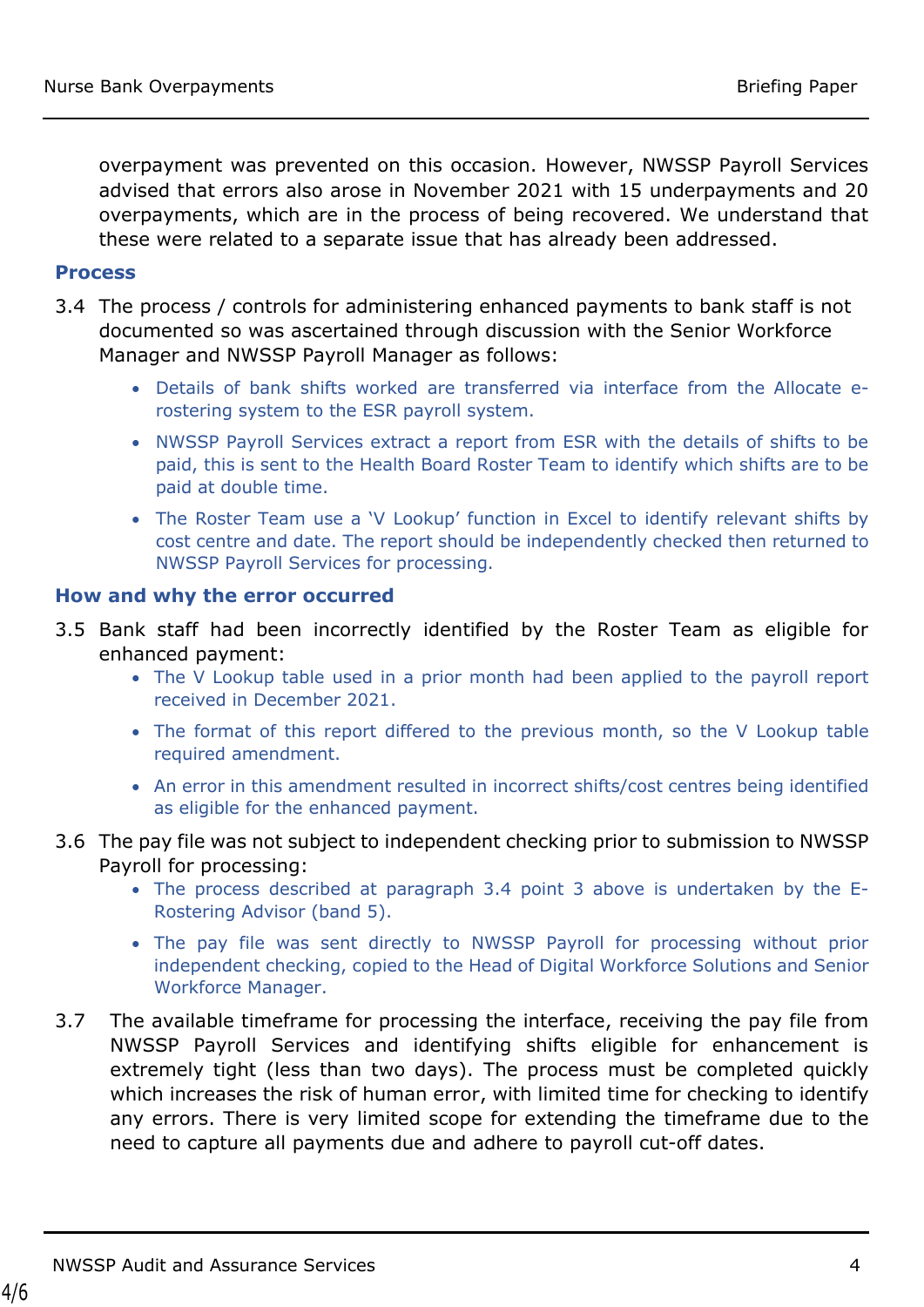### **Action Taken to Prevent Reoccurrence**

- 3.8 The Senior Workforce Manager advised of the following completed actions:
	- i. The Allocate interface file is now sent to NWSSP Payroll Services two hours earlier to extend the available timeframe for the creation, checking and processing of the pay file.
	- ii. NWSSP Payroll Services have standardised the format of the pay file.
	- iii. A 'how to' guide has been developed, setting out the step-by-step process for checking the pay file.
	- iv. The checking process has been improved and now involves preparation of the enhanced pay file independently by two individuals with agreement of balances, and further independent checks to identify any cost centres and pay bands not eligible for enhanced rates.
	- v. All E-Rostering staff have been trained in the checking process to ensure that checks can be completed prior to the pay file being sent to NWSSP Payroll Services for processing by the E-Rostering Workforce Manager.
- 3.9 We understand that amendment to ESR to add pay rules for time-and-ahalf/double time for bank staff is being explored nationally but will require agreement from the system provider and time to implement.

### **Conclusion**

- 3.10 The error occurred as a result of a number of contributory factors set out at paragraphs 3.5 – 3.7 above involving human error and weakness in the controls for the preparation and independent checking of the enhanced pay file.
- 3.11 Overall, we are satisfied that the actions taken by the Health Board to reduce the risk of error are reasonable, albeit contingent on ongoing compliance.